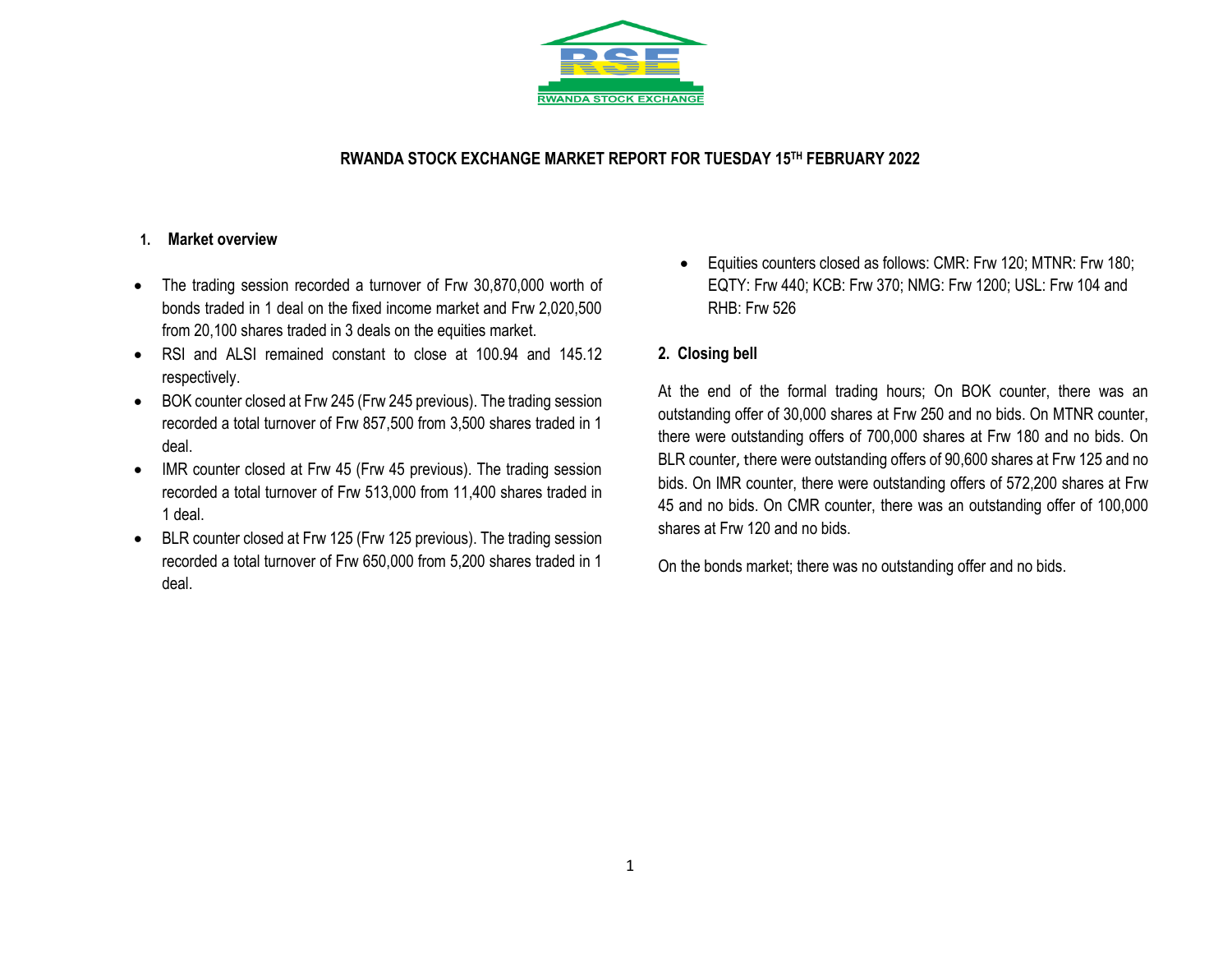# **3. Equities Market on 15/02/2022**

| <b>ISIN-CODE</b>    | <b>Stock</b> |       | Past 12<br>months |             | Today's<br>session | <b>Closing</b> | Prev. | Change  | <b>Volume</b> | <b>Value</b> |
|---------------------|--------------|-------|-------------------|-------------|--------------------|----------------|-------|---------|---------------|--------------|
|                     |              |       | <b>High - Low</b> | <b>High</b> | Low                |                |       |         |               |              |
| RW000A1JCYA5        | <b>BOK</b>   | 250   | 221               | 245         | 245                | 245            | 245   | $+0.00$ | 3,500         | 857,500      |
| RW000A1H63N6        | <b>BLR</b>   | 126   | 100               | 125         | 125                | 125            | 125   | $+0.00$ | 5,200         | 650,000      |
| KE0000000380        | <b>NMG</b>   | 1,200 | 1,200             | 0.00        | 0.00               | 1,200          | 1,200 | 0.00    | 0.00          | 0.00         |
| KE0000000315        | <b>KCB</b>   | 370   | 370               | 0.00        | 0.00               | 370            | 370   | 0.00    | 0.00          | 0.00         |
| KE0000000489        | <b>USL</b>   | 104   | 104               | 0.00        | 0.00               | 104            | 104   | 0.00    | 0.00          | 0.00         |
| KE0000000554        | <b>EQTY</b>  | 440   | 440               | 0.00        | 0.00               | 440            | 440   | 0.00    | 0.00          | 0.00         |
| <b>RW000A2DN989</b> | <b>IMR</b>   | 46    | 43                | 45          | 45                 | 45             | 45    | $+0.00$ | 11,400        | 513,000      |
| ZAE000244737        | <b>RHB</b>   | 526   | 526               | 0.00        | 0.00               | 526            | 526   | 0.00    | 0.00          | 0.00         |
| RW000A2QAPH5        | <b>CMR</b>   | 120   | 120               | 0.00        | 0.00               | 120            | 120   | 0.00    | 0.00          | 0.00         |
| RW000A3CNNB4        | <b>MTNR</b>  | 269   | 175               | 0.00        | 0.00               | 180            | 180   | 0.00    | 0.00          | 0.00         |

| <b>Market Status</b> |          |  |  |  |  |  |  |  |  |
|----------------------|----------|--|--|--|--|--|--|--|--|
| 08h50-08h59          | Pre-Open |  |  |  |  |  |  |  |  |
| 09h00-12h00          | Open     |  |  |  |  |  |  |  |  |
| 12h00-08h50          | Close    |  |  |  |  |  |  |  |  |

| <b>INDICES</b>                      | <b>Previous</b> | <b>Today</b> | <b>Points</b> | Change % | Exchange rate against Frw as at 15/02/2022 |                  |                  |                  |  |
|-------------------------------------|-----------------|--------------|---------------|----------|--------------------------------------------|------------------|------------------|------------------|--|
| <b>RSI</b>                          | 100.94          | 100.94       | $+0.00$       | $+0.00$  | Currency                                   | <b>Sell</b>      | <b>Buy</b>       | Average          |  |
| <b>ALSI</b>                         | 145.12          | 145.12       | $+0.00$       | $+0.00$  | <b>USD</b><br><b>KES</b>                   | 1,024.26<br>9.01 | 1,004.17<br>8.83 | 1,014.22<br>8.92 |  |
| <b>OTHER TRADING</b><br><b>STAT</b> |                 |              |               |          | <b>UGS</b><br><b>BIF</b>                   | 0.29<br>0.51     | 0.28<br>0.50     | 0.28<br>0.50     |  |
| <b>Shares traded</b>                | 126,900         | 20,100       | (106, 800)    | (84.16)  | <b>TZS</b><br>ZAR                          | 0.44<br>67.89    | 0.43<br>66.56    | 0.43<br>67.22    |  |
| <b>Equity Turnover</b>              | 31,090,500      | 2,020,500    | (29,070,000)  | (93.50)  | <b>Market Capitalization (Frw)</b>         |                  |                  |                  |  |
| <b>Number of deals</b>              | 2.00            | 3.00         | 1.00          | 50.00    | 3,700,107,778,506                          |                  |                  |                  |  |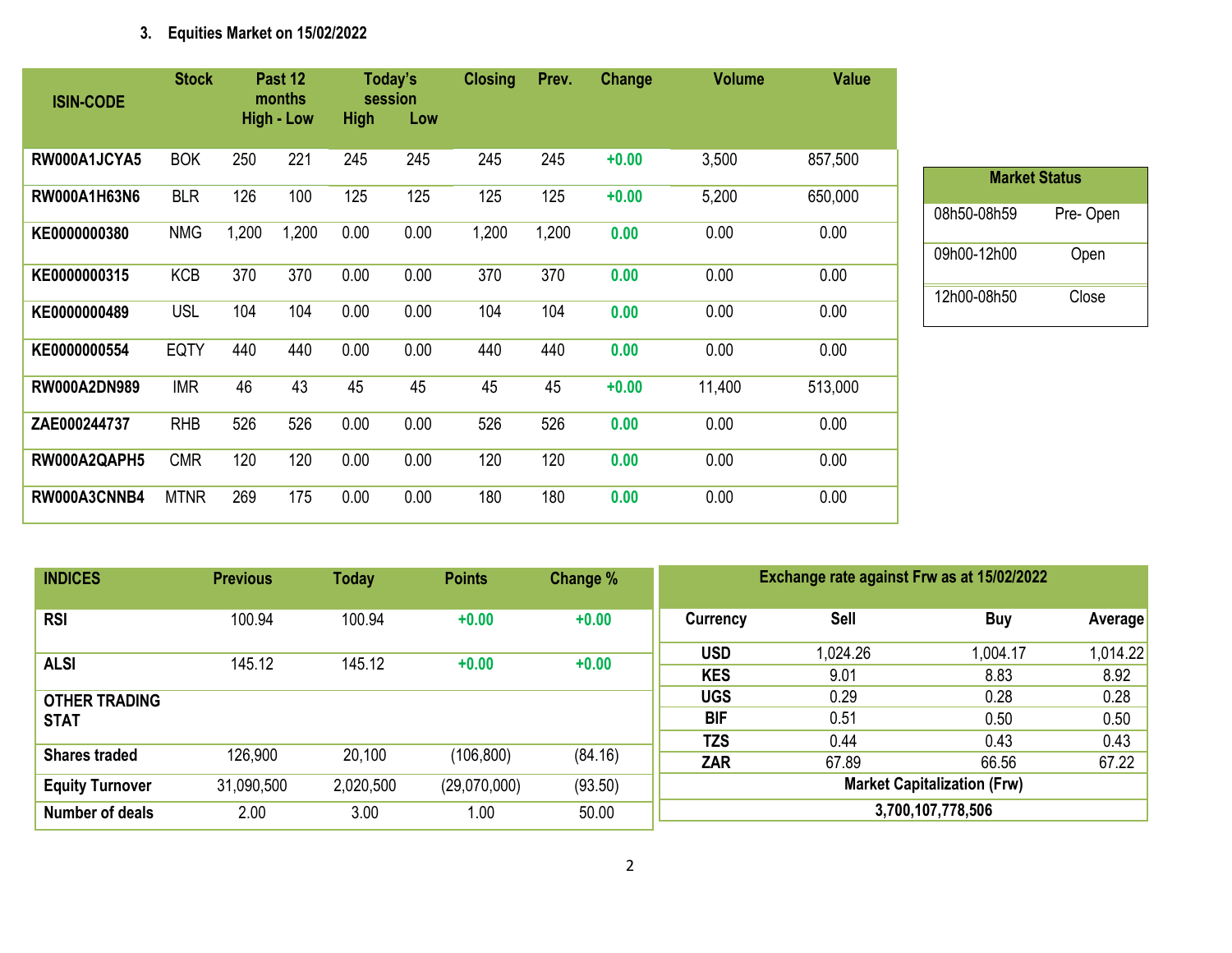**4. INDICES**



#### **5. Bond market on 15/02/2022**

### **A. Government bonds**

| <b>ISIN-CODE</b>    | <b>Status</b> | <b>Security</b> | <b>Maturity</b> | Coupon rate | Close.<br><b>Price</b> | Prev.<br><b>Price</b> | <b>Bids</b> | <b>Offers</b> | <b>Bond traded</b> |
|---------------------|---------------|-----------------|-----------------|-------------|------------------------|-----------------------|-------------|---------------|--------------------|
| <b>RW000A1Z2RJ7</b> |               | FXD2/2015/10yrs | 25/05/2025      | 12.925%     | 105                    | 105                   | 0.00        | 0.00          | 0.00               |
| RW000A182K48        |               | FXD2/2016/15Yrs | 09/05/2031      | 13.5%       | 103.5                  | 103.5                 | 0.00        | 0.00          | 0.00               |
| <b>RW000A19D0U5</b> |               | FXD1/2017/5Yrs  | 18/02/2022      | 12.375%     | 105                    | 105                   | 0.00        | 0.00          | 0.00               |
| <b>RW000A19JG53</b> |               | FXD2/2017/7Yrs  | 17/05/2024      | 12.675%     | 103                    | 103                   | 0.00        | 0.00          | 0.00               |
| <b>RW000A19NL84</b> |               | FXD3/2017/5Yrs  | 19/08/2022      | 12.200%     | 106                    | 106                   | 0.00        | 0.00          | 0.00               |
| RW000A19S1Q4        | Re-opened     | FXD4/2017/7Yrs  | 15/11/2024      | 12.40%      | 102.5                  | 102.5                 | 0.00        | 0.00          | 0.00               |
| RW000A19W8Z4        |               | FXD1/2018/5Yrs  | 17/02/2023      | 11.80%      | 109.2                  | 109.2                 | 0.00        | 0.00          | 0.00               |
| <b>RW000A19HS6</b>  | Re-opened     | FXD2/2018/10Yrs | 12/05/2028      | 12.50%      | 101.2                  | 101.2                 | 0.00        | 0.00          | 0.00               |
| RW000A194997        | Re-opened     | FXD3/2018/15Yrs | 05/08/2033      | 12.9%       | 106.21                 | 106.21                | 0.00        | 0.00          | 0.00               |
| RW000A2RYEG9        | Re-opened     | FXD1/2019/7Yrs  | 13/02/2026      | 11.850%     | 104                    | 104                   | 0.00        | 0.00          | 0.00               |
| RW000A2R26W1        | Re-opened     | FXD2/2019/5Yrs  | 17/05/2024      | 11.300%     | 104                    | 104                   | 0.00        | 0.00          | 0.00               |
| RW000A2R64M3        | Re-opened     | FXD3/2019/20Yrs | 29/07/2039      | 13.250%     | 104                    | 104                   | 0.00        | 0.00          | 0.00               |
| <b>RW000A2SA2Y9</b> | Re-opened     | FXD4/2019/3Yrs  | 18/11/2022      | 10.950%     | 102                    | 102                   | 0.00        | 0.00          | 0.00               |